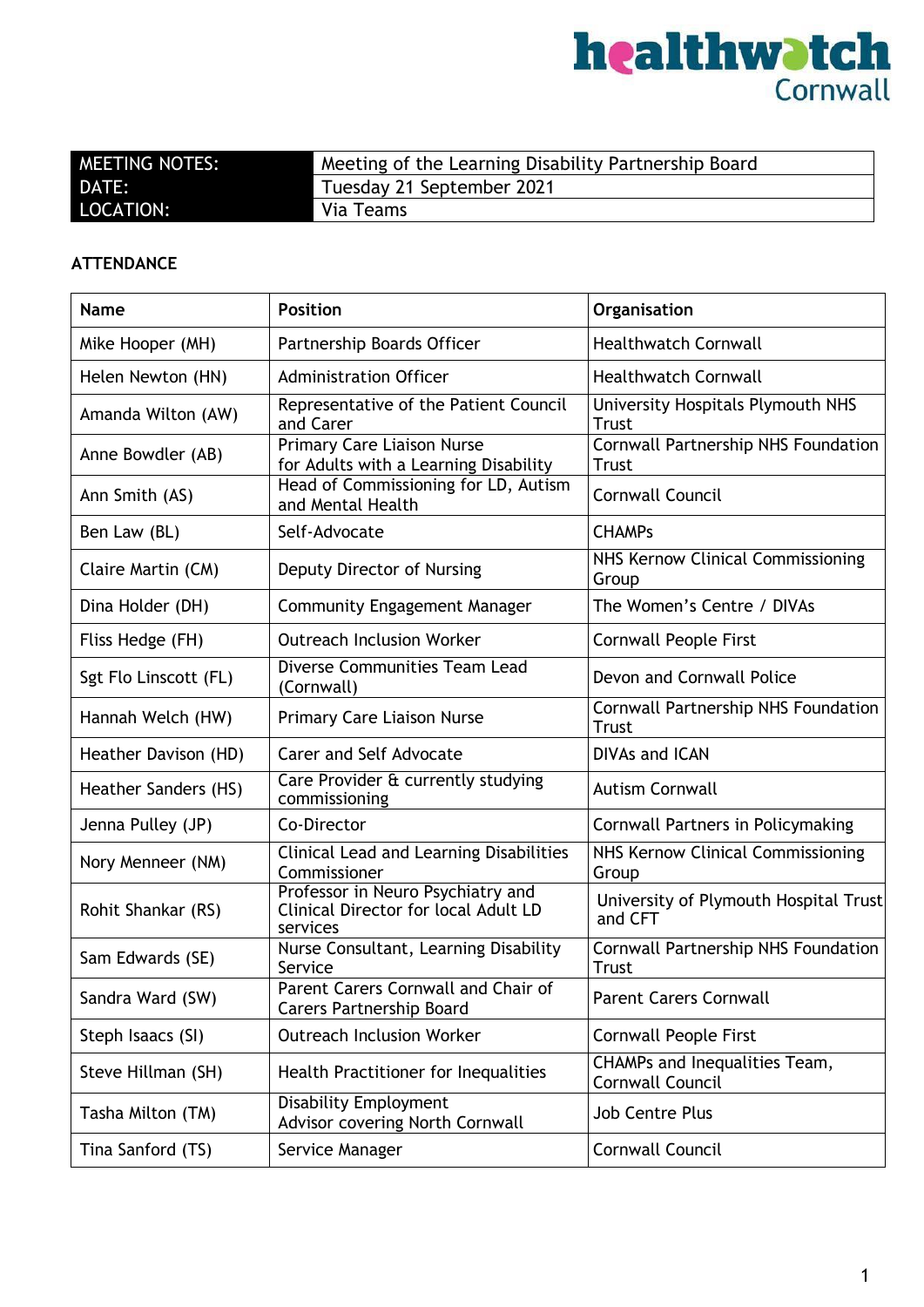

#### **APOLOGIES**

| <b>Name</b>              | <b>Position</b>                                                                                             | Organisation                                               |
|--------------------------|-------------------------------------------------------------------------------------------------------------|------------------------------------------------------------|
| <b>Allison Kirk</b>      | Learning Disabilities Community<br><b>Nurse</b>                                                             | <b>Cornwall Partnership NHS</b><br><b>Foundation Trust</b> |
| <b>Cllr Andy Virr</b>    | Portfolio Holder - Adults and Public<br>Health                                                              | Cornwall Council                                           |
| <b>Catherine Sims</b>    | Speech and Language Therapist                                                                               | Cornwall Partnership NHS Foundation<br><b>Trust</b>        |
| <b>Christine Bateman</b> | <b>Advocacy Manager</b>                                                                                     | Cornwall Advocacy                                          |
| <b>Helen Childs</b>      | System Director - Integrated<br>Communities                                                                 | NHS Kernow Clinical Commissioning<br>Group                 |
| Cllr Jayne Kirkham       | Cornwall Councillor for Falmouth and<br>Penryn                                                              | <b>Cornwall Council</b>                                    |
| John Groom               | Director of Integrative Health and Care                                                                     | NHS Kernow Clinical Commissioning<br>Group                 |
| Kay Riley                | Self-Advocate                                                                                               | <b>DIVAs</b>                                               |
| <b>Lesley Saunders</b>   | Coordinator                                                                                                 | <b>Shared Lives South-West</b>                             |
| Lynda Berry              | Parent Carer of a person with LD                                                                            |                                                            |
| Natalie Brown            | Health and Wellbeing Project Support                                                                        | <b>Seetec Pluss</b>                                        |
| Neil Carpenter           | Volunteer Advocate, principally for<br>people with LD                                                       | Cornwall Advocacy                                          |
| Paul Toon                | Contract Manager, Health Works for<br>Cornwall                                                              | <b>Seetec Pluss</b>                                        |
| Paula Varndell-Dawes     | <b>Strategic Manager</b>                                                                                    | East Cornwall Primary Care Network                         |
| Paula Volkner            | Project Manager, Transforming Care<br>Programme                                                             | NHS Kernow Clinical Commissioning<br>Group                 |
| Penni Charteress         | <b>Community Engagement Worker</b>                                                                          | The Women's Centre / DIVAs                                 |
| Rebecca Goodey           | <b>Clinical Psychologist</b>                                                                                | Cornwall Partnership NHS Foundation<br>Trust               |
| Scott Fuller             | <b>Adult Social Care</b>                                                                                    | Isles of Scilly Council                                    |
| Shelagh Mitchell         | Liaison Lead for Healthy Cornwall and<br><b>CHAMPS Manager</b>                                              | Cornwall Council                                           |
| <b>Steve Dymond</b>      | Self-advocate                                                                                               |                                                            |
| Suzanne Wixey            | Service Director Adult Social Care and<br>Support                                                           | <b>Cornwall Council</b>                                    |
| <b>Tamsin Tripp</b>      | Assistant Psychologist                                                                                      | Cornwall Partnership NHS Foundation<br><b>Trust</b>        |
| <b>Tim Moss</b>          | Specialist Change Coach                                                                                     | Healthworks for Cornwall, Pluss                            |
| Vicki Allen              | <b>Adult Social Care Commissioning</b><br>Manager with responsibility for Learning<br>Disability and Autism | Cornwall Council                                           |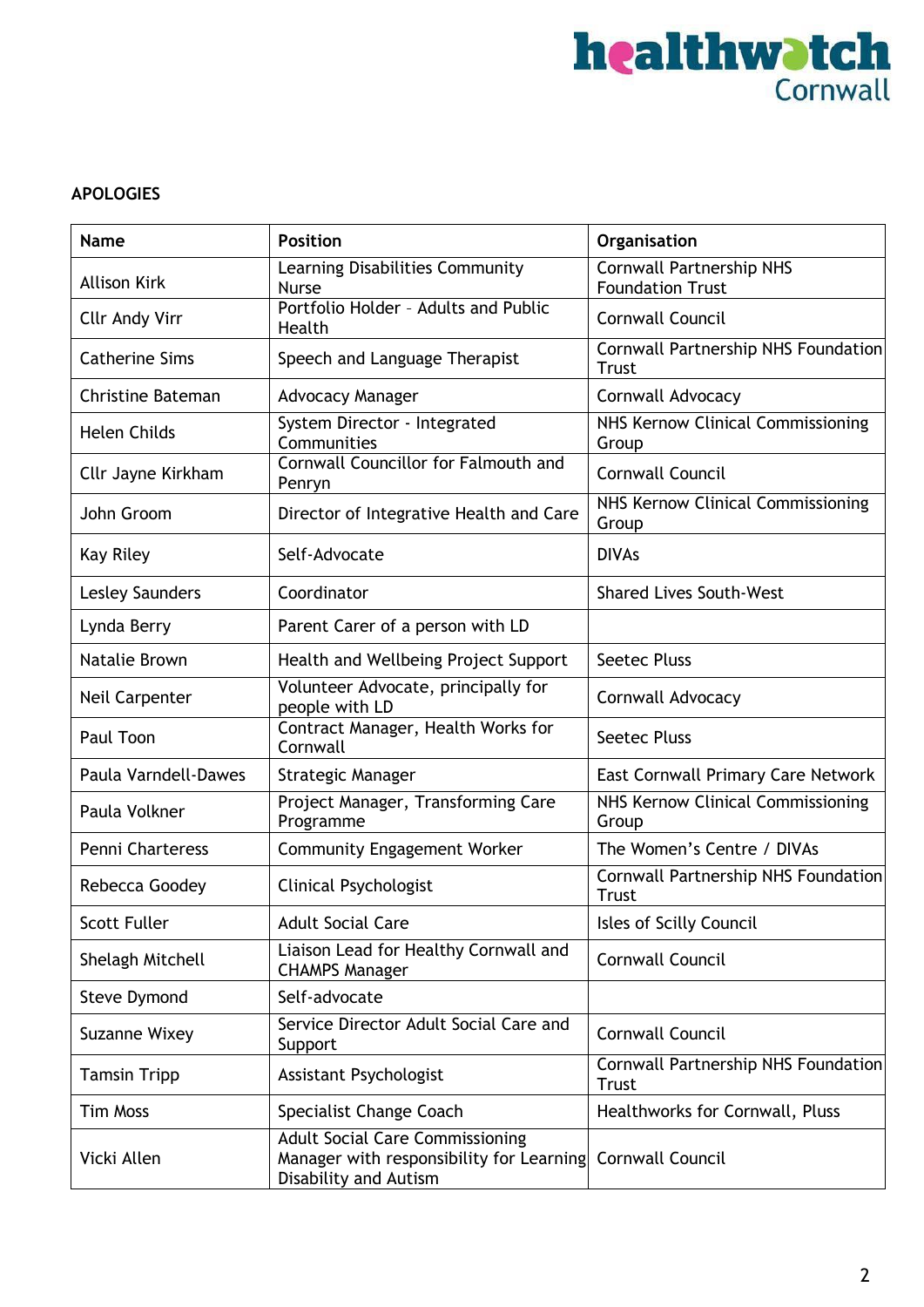#### **ACTIONS AGREED AT THE MEETING**

| <b>Action</b>                                                                                   | Responsible     | <b>Status</b>                                                                                                              |
|-------------------------------------------------------------------------------------------------|-----------------|----------------------------------------------------------------------------------------------------------------------------|
| Obtain and circulate RCHT booklet on welcoming<br>people into hospital.                         | MH              |                                                                                                                            |
| Email LeDeR report for circulation                                                              | NM / MH         |                                                                                                                            |
| Present small supports programme update to<br>future meeting                                    | NM / MH         |                                                                                                                            |
| Circulate KCCG response to NHS England on the<br>recommendations from the Cawston Park case.    | NM / MH         |                                                                                                                            |
| Invite new Area Director for Adult Care and<br>Support to future meetings.                      | <b>MH</b>       |                                                                                                                            |
| Discuss with Locality Managers and Directors the<br>possibility of restarting drop-in sessions. | <b>TS</b>       |                                                                                                                            |
| Liaise outside the meeting regarding STOMP and<br>people with autism                            | SE / RS /<br>MH |                                                                                                                            |
| Share LDPB Direct Payments information.                                                         | <b>MH</b>       |                                                                                                                            |
| Discuss the service users recording at the LDA<br>Programme Board.                              | <b>NM</b>       |                                                                                                                            |
| Investigate housing solutions proposed.                                                         | AS              |                                                                                                                            |
| Find out if CPF self-advocates would meet to<br>discuss the Strategy in a face to face setting. | FH / AS         |                                                                                                                            |
| Liaise re engaging the homeless.                                                                | AS / DH         |                                                                                                                            |
| Investigate payments volunteers could receive<br>without affecting their benefits.              | MH / DH         |                                                                                                                            |
| JR to provide the PB Team with details of RCHT<br>training day for circulation, once finalised. | JR / PB<br>Team | Ongoing. Update 21/09/21 -<br>Training is still available, only open<br>to RCHT and CFT staff - MH to follow<br>up with JR |
| AS to provide details of where the employability<br>service advertised job vacancies.           | AS / PB<br>Team | MH to circulate information.<br>Awaiting Easy Read version of<br>information                                               |
| AS to email a briefing note to the PB Team with<br>more info on employability services          | AS / PB<br>Team | MH to circulate information.<br>Awaiting Easy Read version of<br>information                                               |
| NM to provide timely updates on the NHS Long<br>Term Plan and associated matters.               | NM / PB<br>Team | Ongoing.                                                                                                                   |

| <b>Item</b> | What was discussed                                                                                                                                                                                                                                                                                          | Action |
|-------------|-------------------------------------------------------------------------------------------------------------------------------------------------------------------------------------------------------------------------------------------------------------------------------------------------------------|--------|
| 1.          | Welcome, introductions and apologies                                                                                                                                                                                                                                                                        |        |
|             | MH welcomed everyone and informed that the meeting was being recorded for<br>minute talking purposes. Should there be footage that could be shared beyond<br>the meeting, permission would be requested from the individuals.                                                                               |        |
|             | Apologies received would be added to the minutes.                                                                                                                                                                                                                                                           |        |
|             | Since the Board last met, a very popular and valued member had sadly passed<br>away. Maurice Shermer, a member and Trustee of Cornwall People First,<br>regularly presented to the Board and was always keen to speak up on the<br>things that mattered to himself and to other self-advocates. He would be |        |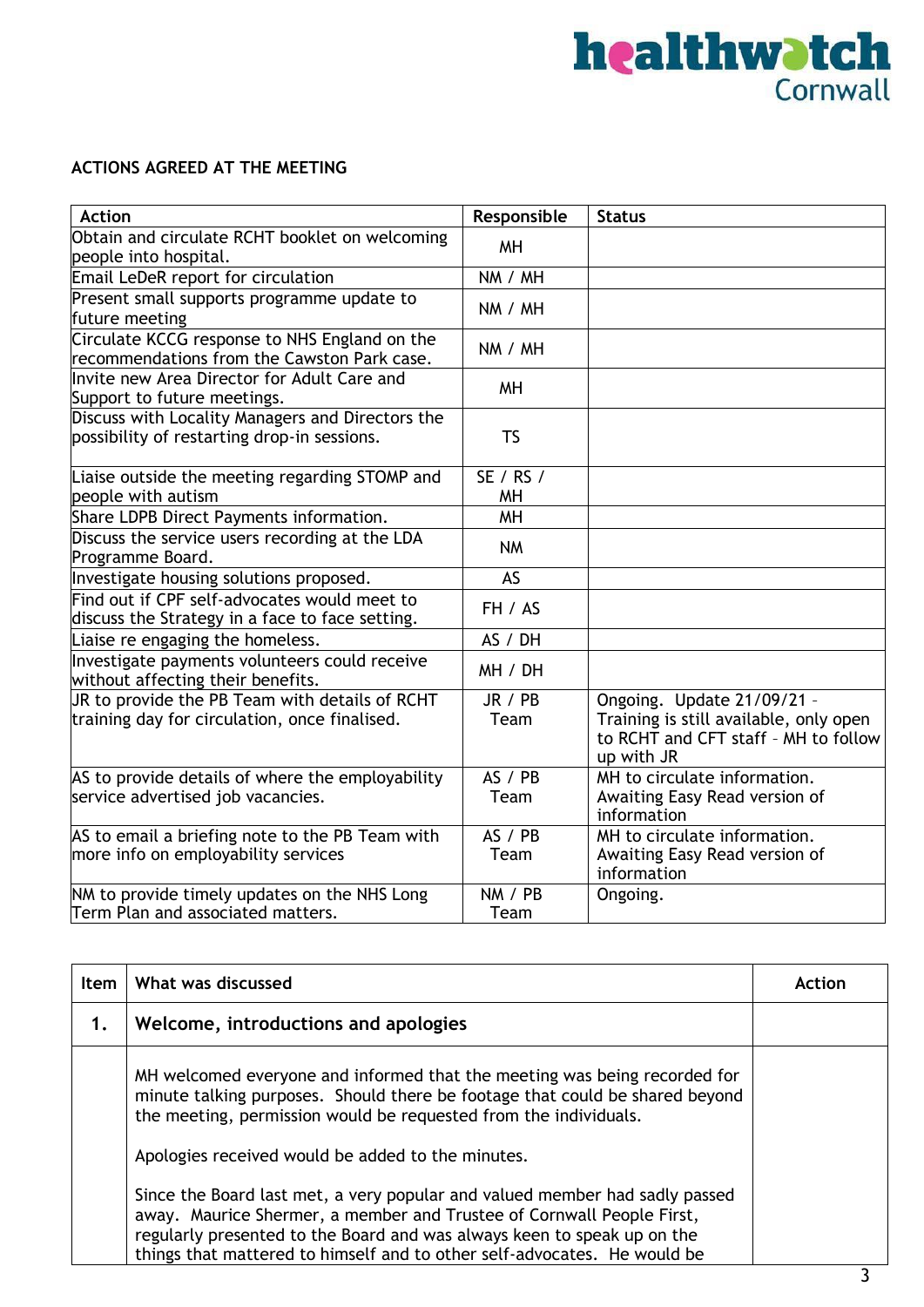|    | greatly missed.                                                                                                                                                                                                                                                                                                                                                                                                                                                                           |  |  |
|----|-------------------------------------------------------------------------------------------------------------------------------------------------------------------------------------------------------------------------------------------------------------------------------------------------------------------------------------------------------------------------------------------------------------------------------------------------------------------------------------------|--|--|
|    | MH put on record his thanks to Nuala Kiely, Partnership Boards Officer, who<br>had moved on from Healthwatch Cornwall the previous month. The Board<br>concurred and wished her well for the future.                                                                                                                                                                                                                                                                                      |  |  |
|    | MH invited everyone present to introduce themselves.                                                                                                                                                                                                                                                                                                                                                                                                                                      |  |  |
| 2. | Minutes of and actions from the meeting held on 8 June 2021                                                                                                                                                                                                                                                                                                                                                                                                                               |  |  |
|    | The Minutes of the last meeting were confirmed as a true record.                                                                                                                                                                                                                                                                                                                                                                                                                          |  |  |
| 3. | <b>Updates from members</b>                                                                                                                                                                                                                                                                                                                                                                                                                                                               |  |  |
|    | <b>Cornwall People First</b>                                                                                                                                                                                                                                                                                                                                                                                                                                                              |  |  |
|    | CPF no longer had a Victim Service but did have a new outreach worker, Steph<br>Isaacs, and had set up more peer support groups. Face to face meetings had<br>started to take place outside and they were undertaking Easy Read<br>commissioning work, which people could contact them about if they required<br>such a service.                                                                                                                                                          |  |  |
|    | <b>CHAMPs</b>                                                                                                                                                                                                                                                                                                                                                                                                                                                                             |  |  |
|    | The team had recently undergone a 'modernisation' and were now called the<br>Inequalities Team. CHAMPs would continue and they were looking to recruit<br>four new members. They were still doing the same work but would also be<br>looking at other inequalities, including homelessness. Sheila Mitchell was now<br>Inequalities Lead, supported by Steve, Susie and Margie, who were Health<br>Practitioners for Inequalities. Face to face course delivery would start in<br>January |  |  |
|    | Ben had been doing a Patient Experience course, working in hospitals with<br>Anna Passmore, and would be happy to investigate anything that any members<br>of the group would like any help with.                                                                                                                                                                                                                                                                                         |  |  |
|    | <b>DIVAS</b>                                                                                                                                                                                                                                                                                                                                                                                                                                                                              |  |  |
|    | The DIVAS had still not met face to face but had some training planned in<br>Exeter for the Open Criminal Justice team, looking at the issues of working<br>with women in custody with LD and autism.                                                                                                                                                                                                                                                                                     |  |  |
|    | In October they would be involved in work on Claire's Law, which included a<br>leaflet, a video and information that would be available in Easy Read. This<br>was a national project, working with the university.                                                                                                                                                                                                                                                                        |  |  |
|    | They had been invited by Cambridge and Sussex Rape Crisis to provide training<br>for their teams. They were also hoping to do more face-to-face work and<br>meetings after Christmas.                                                                                                                                                                                                                                                                                                     |  |  |
|    | <b>Parent Carers Cornwall</b>                                                                                                                                                                                                                                                                                                                                                                                                                                                             |  |  |
|    | PCC had:                                                                                                                                                                                                                                                                                                                                                                                                                                                                                  |  |  |
|    | been working on preparing for adulthood and had co-produced the Multi                                                                                                                                                                                                                                                                                                                                                                                                                     |  |  |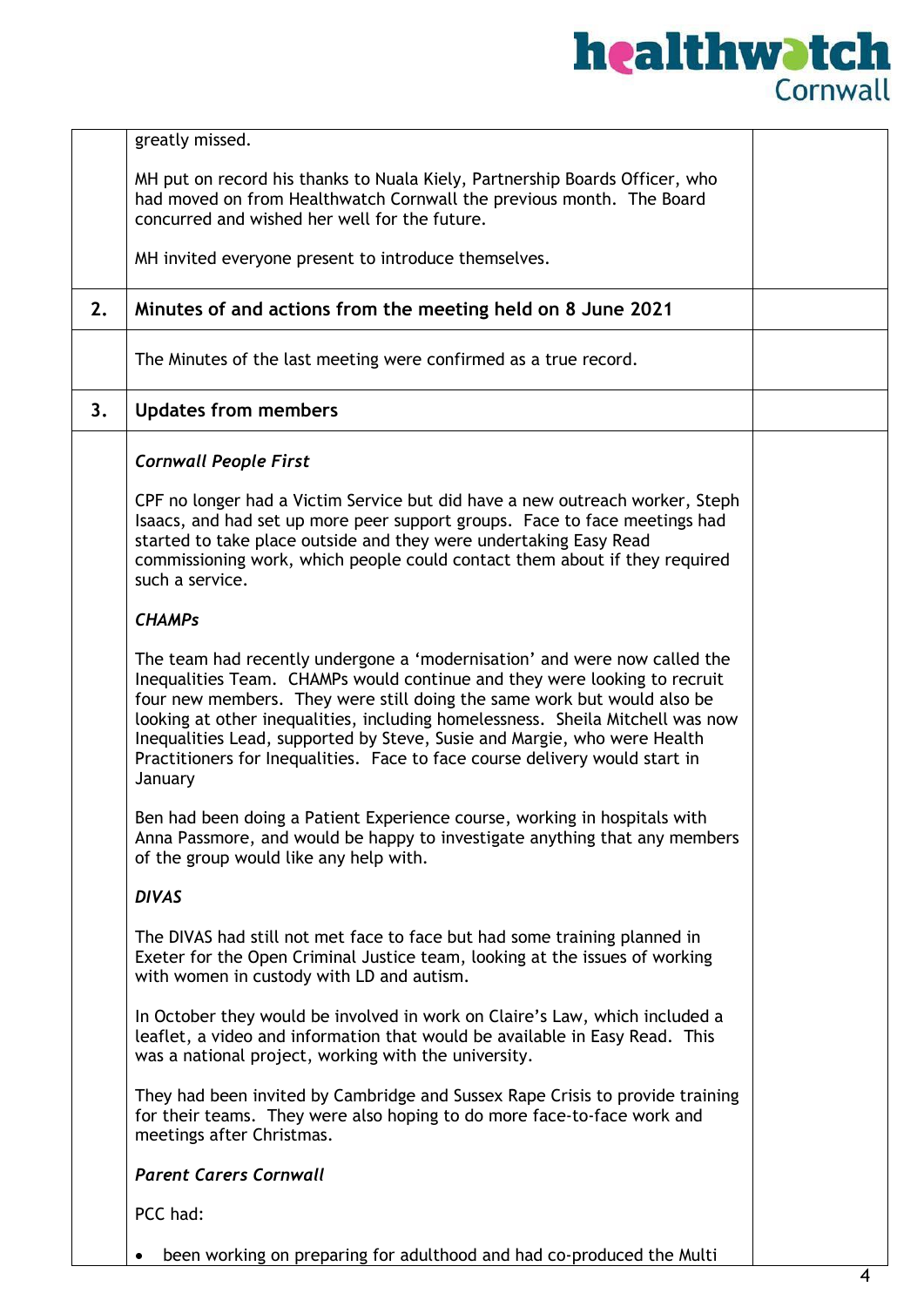| Agency Transition Protocol which had now been signed off and was<br>available on the Cornwall Council website.<br>continued to do virtual coffee and chat sessions for those carers that felt<br>$\bullet$<br>vulnerable and needed support and they were trying to reach out to the<br>hidden families with SEN children.<br>produced a Summer news booklet that went out to all families across<br>$\bullet$<br>Cornwall and was distributed to Cornwall Council frontline staff to give<br>out.<br>worked with KCCG and Young People Cornwall to produce a survey to find<br>$\bullet$<br>out young people's views on future health services.<br>arranged an event to be held that month to meet with young people and<br>$\bullet$<br>families.<br>continued working on a key worker pilot for families with young people<br>$\bullet$<br>with mental health issues to help to prevent them from escalating. The<br>project had been a huge success.<br>remained very busy with Parent for Parent, with referrals coming from all<br>$\bullet$<br>areas to provide services to support families. The greatest need had been |                                                                                                                                                  |
|---------------------------------------------------------------------------------------------------------------------------------------------------------------------------------------------------------------------------------------------------------------------------------------------------------------------------------------------------------------------------------------------------------------------------------------------------------------------------------------------------------------------------------------------------------------------------------------------------------------------------------------------------------------------------------------------------------------------------------------------------------------------------------------------------------------------------------------------------------------------------------------------------------------------------------------------------------------------------------------------------------------------------------------------------------------------------------------------------------------------------------|--------------------------------------------------------------------------------------------------------------------------------------------------|
| to support families with DLA and PIP forms.                                                                                                                                                                                                                                                                                                                                                                                                                                                                                                                                                                                                                                                                                                                                                                                                                                                                                                                                                                                                                                                                                     |                                                                                                                                                  |
| CM congratulated RCHT on receiving the Patient Safety Award for their book<br>about welcoming people into hospital. Nicky, one of the CHAMPs, had visited<br>Treliske the previous week with Jane Rees to do a photo shoot for the adult<br>book.                                                                                                                                                                                                                                                                                                                                                                                                                                                                                                                                                                                                                                                                                                                                                                                                                                                                               | MH to request<br>copies of the<br>book to share                                                                                                  |
| <b>Kernow Clinical Commissioning Group</b>                                                                                                                                                                                                                                                                                                                                                                                                                                                                                                                                                                                                                                                                                                                                                                                                                                                                                                                                                                                                                                                                                      |                                                                                                                                                  |
| The LeDeR annual report was due to go to the Quality Committee for sign<br>$\bullet$<br>off over the next couple of weeks.<br>A Small Supports programme, mainly led by the Council, was being<br>$\bullet$<br>launched to address the needs of people coming out of hospital and coming<br>back to Cornwall. The programme was designed to provide support to<br>groups and organisations across Cornwall who were interested in providing<br>support to people but were unsure where to start.<br>KCCG had been asked by NHS England to respond to the recommendations<br>$\bullet$<br>from the Cawston Park case. It was in the public interest to see what they<br>were doing to prevent people being admitted to hospital.<br>Tomorrow was the first meeting of the Learning Disability and Autism<br>$\bullet$<br>Programme Board, a joint meeting with Cornwall Council, the Council of<br>the Isles of Scilly and KCCG, bringing system leaders together to look at the<br>objectives of the long-term plan and joint strategies for Learning<br>Disability.                                                            | NM to send MH<br>LeDeR report for<br>circulation<br>NM to present<br>update to future<br>meeting<br>NM to send MH<br>response for<br>circulation |
| <b>Adult Social Care</b>                                                                                                                                                                                                                                                                                                                                                                                                                                                                                                                                                                                                                                                                                                                                                                                                                                                                                                                                                                                                                                                                                                        |                                                                                                                                                  |
| TS had been working with NM to look at the support required for people in<br>$\bullet$<br>hospital out of county to return home.<br>She had also been supporting the three locality areas to think about the<br>$\bullet$<br>ways in which people in transition and their families were helped.<br>Following feedback from Parent Carers Cornwall, a new role had been<br>developed to work alongside the Transition Social Workers to improve<br>transitions for young people and the new team would start early in the new<br>year.                                                                                                                                                                                                                                                                                                                                                                                                                                                                                                                                                                                           |                                                                                                                                                  |
| Kevin Beveridge had taken over as Area Director for Adult Care and Support<br>$\bullet$<br>and would need to be invited to future meetings.<br>A panel was taking place that week to look at where Changing Places<br>٠<br>toilets would be best located. The team had listened to feedback from                                                                                                                                                                                                                                                                                                                                                                                                                                                                                                                                                                                                                                                                                                                                                                                                                                | MH to liaise with<br>Kevin                                                                                                                       |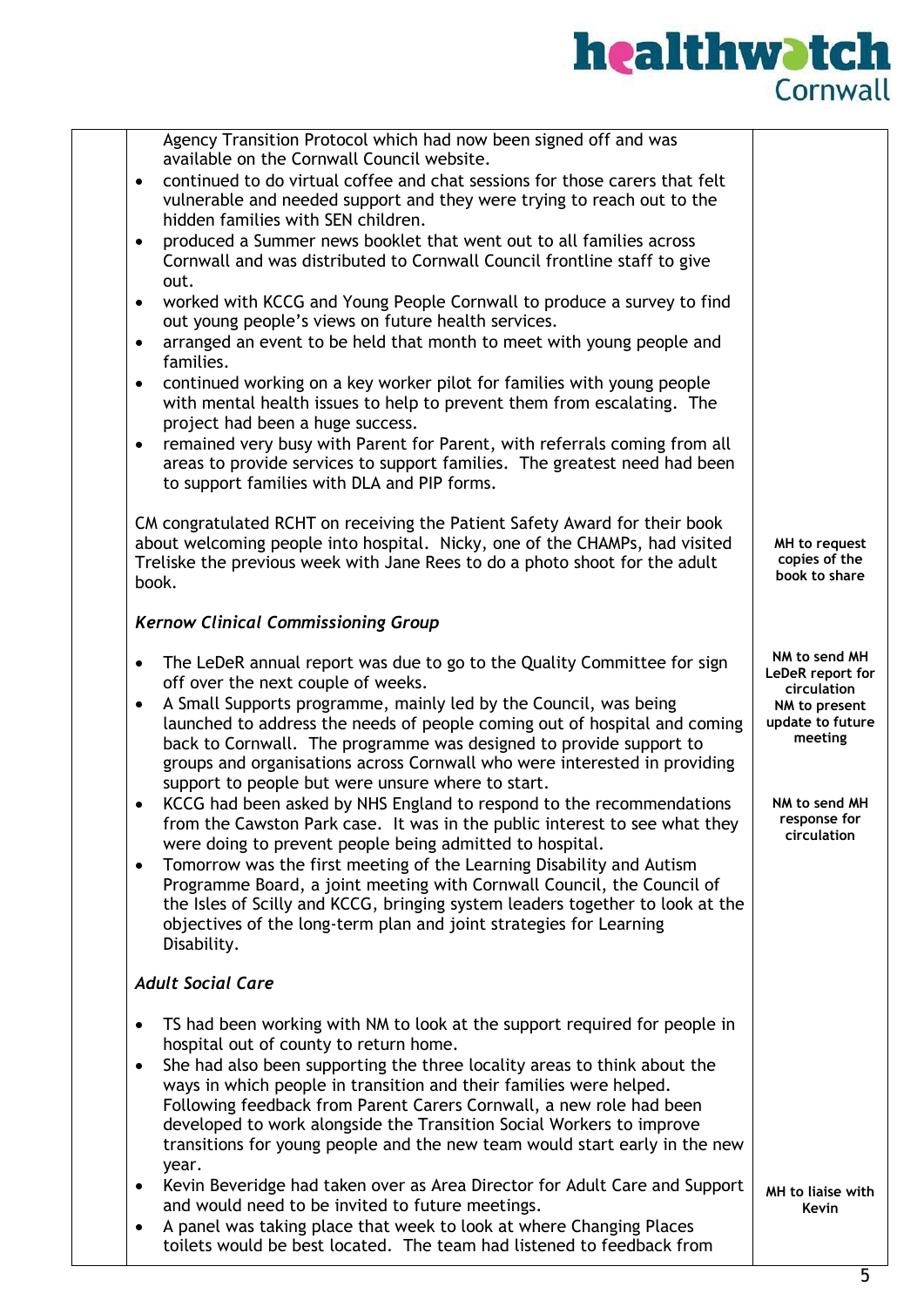|    | service users in putting together a bid for more Changing Places. Service<br>users would also be involved in the planning and designing of the toilets to<br>ensure they were user friendly.<br>FH asked whether the Social Worker Drop-In sessions were likely to be<br>restarted in Camborne. TS agreed that the concept of the drop in was<br>something that they should be doing across all locality areas. FH would send<br>TS feedback on the previous scheme.<br><b>Primary Care Liaison Team</b><br>The team had been very short-staffed, meaning that some people had not<br>$\bullet$<br>been receiving timely intervention. AB apologised if people had not<br>received their normal support.<br>Interviews were taking place for a two-year fixed term project role to<br>$\bullet$<br>promote annual health checks<br><b>STOMP Programme update</b><br>SE gave a brief overview of who could be supported through the STOMP<br>$\bullet$<br>programme. Note: this information was provided following the<br>meeting: 'The STOMP programme is for people with a learning disability<br>and/or Autism but the Learning Disability Service can only support people<br>who have a learning disability with any medication reductions. Therefore,<br>there is currently a gap for people who need support who have Autism but<br>no learning disability.' | TS to discuss with<br><b>Locality Managers</b><br>and Directors<br>MH to liaise with<br>SE and RS outside<br>the meeting<br>regarding STOMP<br>and people with<br>autism |
|----|-------------------------------------------------------------------------------------------------------------------------------------------------------------------------------------------------------------------------------------------------------------------------------------------------------------------------------------------------------------------------------------------------------------------------------------------------------------------------------------------------------------------------------------------------------------------------------------------------------------------------------------------------------------------------------------------------------------------------------------------------------------------------------------------------------------------------------------------------------------------------------------------------------------------------------------------------------------------------------------------------------------------------------------------------------------------------------------------------------------------------------------------------------------------------------------------------------------------------------------------------------------------------------------------------------------------------------------------------------------------|--------------------------------------------------------------------------------------------------------------------------------------------------------------------------|
|    | A multi-agency meeting had taken place the previous week where that<br>$\bullet$<br>matter was discussed. It had been acknowledged that some progress had<br>been made in reducing the use of anti-psychotic medication but there was<br>a risk that people would be put on alternative medications.<br>RS added that a paper had been issued looking at the last 10 years of<br>$\bullet$<br>prescribing which shows that the use of anti-psychotics had reduced<br>dramatically but the use of both anti-depressants and anti-epileptic drugs<br>had risen significantly.                                                                                                                                                                                                                                                                                                                                                                                                                                                                                                                                                                                                                                                                                                                                                                                       |                                                                                                                                                                          |
| 4. | Feedback from the 7 September 2021 Learning Disability, Autism and<br><b>Carers Service Users Event</b>                                                                                                                                                                                                                                                                                                                                                                                                                                                                                                                                                                                                                                                                                                                                                                                                                                                                                                                                                                                                                                                                                                                                                                                                                                                           |                                                                                                                                                                          |
|    | MH updated the group on the outputs from the Service User event on 7<br>September.                                                                                                                                                                                                                                                                                                                                                                                                                                                                                                                                                                                                                                                                                                                                                                                                                                                                                                                                                                                                                                                                                                                                                                                                                                                                                |                                                                                                                                                                          |
|    | The main topics of conversation were:                                                                                                                                                                                                                                                                                                                                                                                                                                                                                                                                                                                                                                                                                                                                                                                                                                                                                                                                                                                                                                                                                                                                                                                                                                                                                                                             |                                                                                                                                                                          |
|    | Hospital passports - Jane Rees had provided the latest version of the<br>$\bullet$<br>hospital passport for people with learning disabilities for the group to<br>comment upon. Some very good practical feedback was received which<br>Jane would be taking back to share with other acute hospitals.                                                                                                                                                                                                                                                                                                                                                                                                                                                                                                                                                                                                                                                                                                                                                                                                                                                                                                                                                                                                                                                            | MH to share DP                                                                                                                                                           |
|    | <b>Direct Payments</b> - the new Cornwall Council lead officer for Direct<br>$\bullet$<br>Payments would be discussing how they could be used with the Autism PB.<br>That information would be fed through to this Board.                                                                                                                                                                                                                                                                                                                                                                                                                                                                                                                                                                                                                                                                                                                                                                                                                                                                                                                                                                                                                                                                                                                                         | information.                                                                                                                                                             |
|    | Access to NHS services, particularly GP's - accessing GP services had<br>$\bullet$<br>been raised at previous meetings throughout Covid, and whilst it needed to<br>be stressed that this was not indicative of all GP practices, self-advocates                                                                                                                                                                                                                                                                                                                                                                                                                                                                                                                                                                                                                                                                                                                                                                                                                                                                                                                                                                                                                                                                                                                  |                                                                                                                                                                          |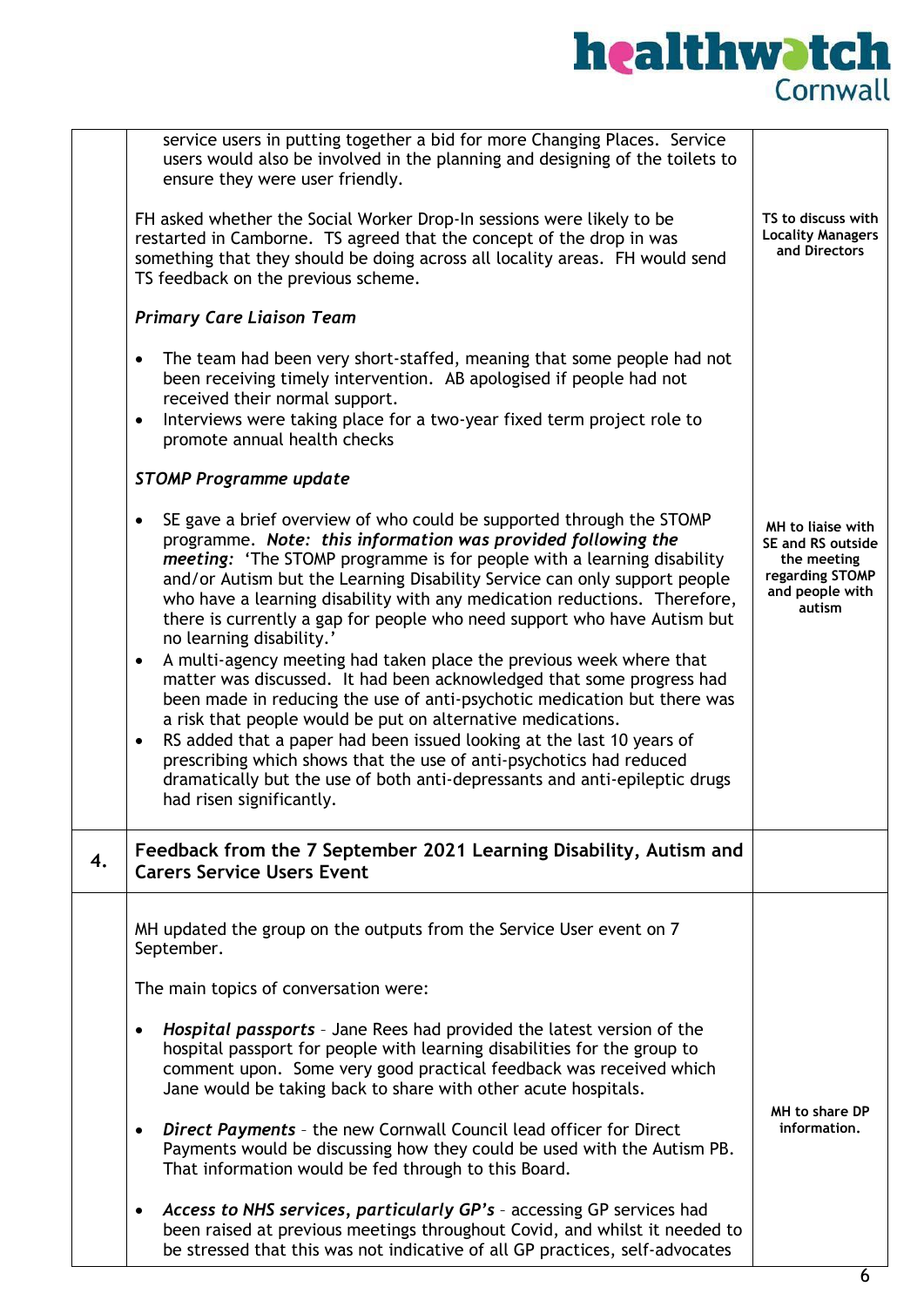|    | reported that they felt that access had worsened in recent months.                                                                                                                                                                                                                                                                                                                                                                                                                                               |                                                                           |
|----|------------------------------------------------------------------------------------------------------------------------------------------------------------------------------------------------------------------------------------------------------------------------------------------------------------------------------------------------------------------------------------------------------------------------------------------------------------------------------------------------------------------|---------------------------------------------------------------------------|
|    | MH played a very impassioned recording from the Service Users event in<br>which people with learning disabilities and/or Autism highlighted the<br>difficulties people with communicative issues were experiencing in trying<br>to get support from their GP.                                                                                                                                                                                                                                                    |                                                                           |
|    | RS stated that all health professionals would soon have to undertake the<br>mandatory 'Oliver McGowan training'.                                                                                                                                                                                                                                                                                                                                                                                                 |                                                                           |
|    | TS added that everybody needed extra support to understand what good<br>conversations looked like. She had undertaken research to help people in<br>front line roles to determine how people were being supported through<br>good communication and good conversations and, if that was not being<br>done effectively, what needed to change. E-learning did not work in<br>transferring knowledge, skills and understanding in such situations.                                                                 |                                                                           |
|    | HD stressed that GPs were the gateway to all other services. A video was<br>produced several years ago to address these issues and to provide training<br>but GPs had not been engaged.                                                                                                                                                                                                                                                                                                                          |                                                                           |
|    | AB said that the Primary Care Liaison team could provide training but it<br>was important to have a collective, whole service approach to take<br>matters forward. Small teams did not have a loud enough voice and it was<br>important to hear peoples' experiences. GPs had never been under so<br>much pressure but it was essential to support them productively and<br>positively to respond to people with disabilities.                                                                                   | NM to discuss the                                                         |
|    | NM wanted to ensure that where people had clearly been mistreated by a<br>service, the route to making a complaint was easily understood and<br>accessible.                                                                                                                                                                                                                                                                                                                                                      | recording at the<br><b>LDA Programme</b><br>Board and agree<br>next steps |
|    | DH added that she had been working with three different women recently<br>on GP complaints. It had been very difficult, with huge barriers to<br>overcome and information on websites not always clear or up to date. A<br>service had been commissioned to work with GPs around domestic abuse<br>and violence and DH would remind them that they need to be inclusive to<br>people and women with learning disabilities and autism and stress the<br>need for an effective communication strategy around that. |                                                                           |
|    | AW commented that she had used AB's team previously for support and<br>they had been a great help.                                                                                                                                                                                                                                                                                                                                                                                                               |                                                                           |
| 5. | <b>Learning Disability Strategy</b>                                                                                                                                                                                                                                                                                                                                                                                                                                                                              |                                                                           |
|    | Adult Social Care were running a programme called Delivering Better Care<br>working closely with NM, Tim Francis, Head of Mental Health and Learning<br>Disability Joint Strategic Commissioning for Cornwall and the Isles of Scilly,<br>and all those who supported learning disabilities. This was the first part of<br>developing the Learning Disability Strategy.                                                                                                                                          |                                                                           |
|    | Adult Social Care commissioned and provided services such as help at home,<br>care homes, day services, accommodation etc.                                                                                                                                                                                                                                                                                                                                                                                       |                                                                           |
|    | A new Strategy was needed due growing demand alongside increasing budget<br>pressures. It was necessary to look at ways to do things differently. It was                                                                                                                                                                                                                                                                                                                                                         |                                                                           |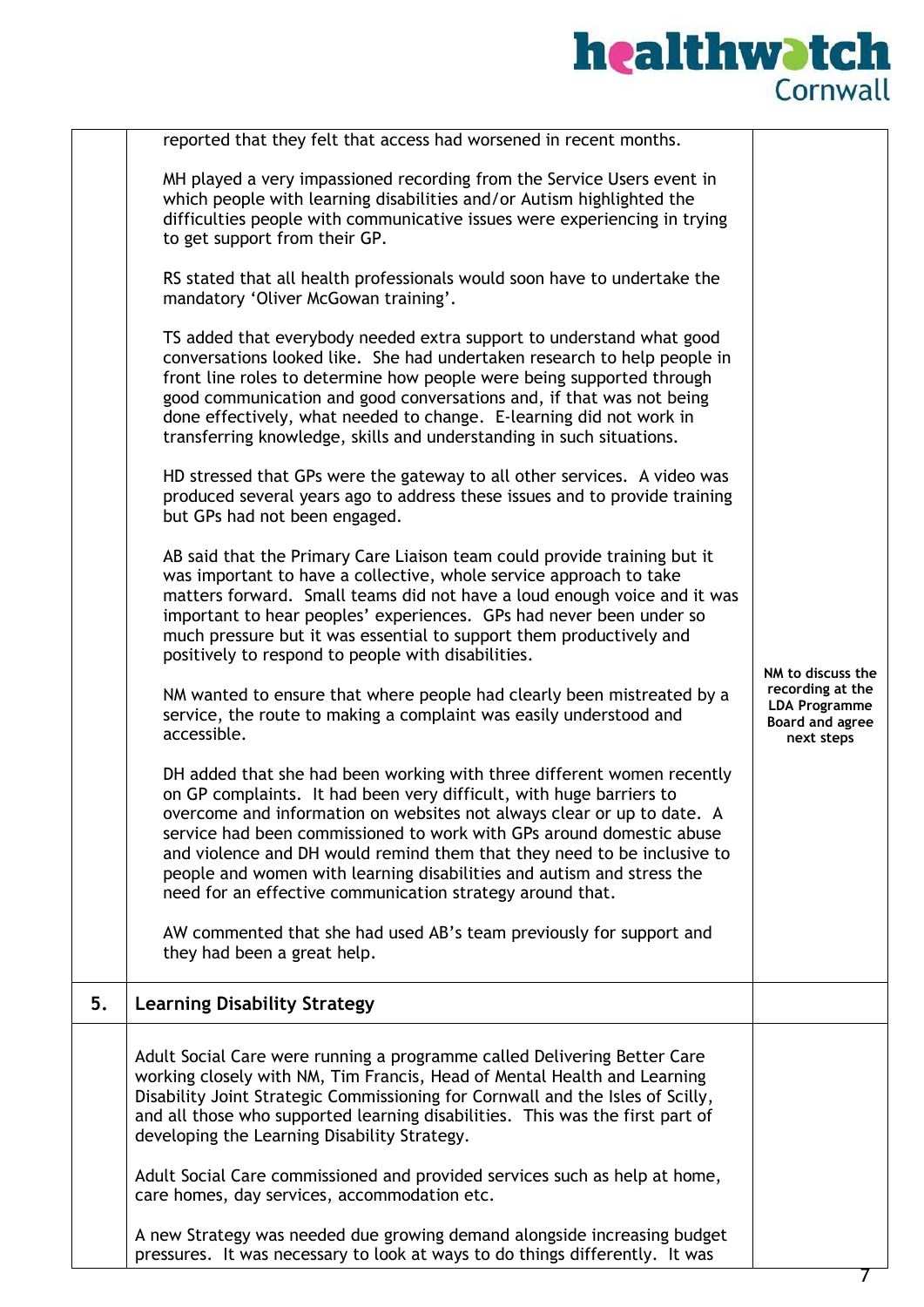|           | do that. | essential to enable people with Learning Disabilities to live as independently<br>as possible and work was needed to support providers, hospitals, GPs etc. to                                                                                                                                                                                                                                                                                |                   |
|-----------|----------|-----------------------------------------------------------------------------------------------------------------------------------------------------------------------------------------------------------------------------------------------------------------------------------------------------------------------------------------------------------------------------------------------------------------------------------------------|-------------------|
|           |          | The Strategy aimed to deliver the right care at the right time in the right place<br>but to do that it was vital to understand what was important to people and<br>what needed to change.                                                                                                                                                                                                                                                     |                   |
|           |          | AS gave a presentation focused upon the five topic areas in bold, below.<br>Feedback received from the Board is bulleted:                                                                                                                                                                                                                                                                                                                     |                   |
| $\bullet$ |          | Where people live:                                                                                                                                                                                                                                                                                                                                                                                                                            |                   |
|           | $\circ$  | People were interested in shared ownership but the amount of money<br>needed to get on the scheme was a huge barrier.                                                                                                                                                                                                                                                                                                                         |                   |
|           |          | Would the Council consider helping people with funding the<br>٠<br>deposit?                                                                                                                                                                                                                                                                                                                                                                   | AS to investigate |
|           |          | Could a charge be put on the property so that the Council could<br>٠<br>recoup the money later?                                                                                                                                                                                                                                                                                                                                               |                   |
|           |          | $\circ$ Cornwall Partners in Policymaking had held several conversations<br>regarding shared ownership and they had been able to put families in<br>touch with other families who had been through the process to share<br>experiences. There was a network of families who were willing to<br>share their knowledge and experience. That would also help those<br>self-advocates who lived independently and did not have family<br>support. |                   |
|           | $\circ$  | Many people did not have a social worker and did not know who to<br>speak to as there was no obvious point of contact. Requests for new<br>needs assessments for people to live on their own were not being<br>processed.                                                                                                                                                                                                                     |                   |
|           | $\circ$  | Several parent carers who were in adapted social housing were looking<br>to the future and considering whether their cared for could remain in<br>the property while they moved out as the investment had already been<br>made.                                                                                                                                                                                                               |                   |
|           | $\circ$  | More support was needed and a broader offer for families from<br>Cornwall carers service around helping carers to navigate and<br>understand finances, Court of Protection processes etc.                                                                                                                                                                                                                                                     |                   |
|           | $\circ$  | 'In Control' had families nationally who could provide support and<br>advice to other families and were asking for more families willing to<br>provide such support.                                                                                                                                                                                                                                                                          |                   |
|           | $\circ$  | The type of accommodation available seemed to be for those with<br>more financial resources and did not make allowance for people who<br>were homeless. Those people were not being consulted as many did<br>not have social workers. Consideration should be given to how they<br>could be reached.                                                                                                                                          |                   |
|           |          | What people do during the day                                                                                                                                                                                                                                                                                                                                                                                                                 |                   |
|           | $\circ$  | Give people an option and make it really clear as to what the options<br>are. People were not aware what was available to them. There was                                                                                                                                                                                                                                                                                                     |                   |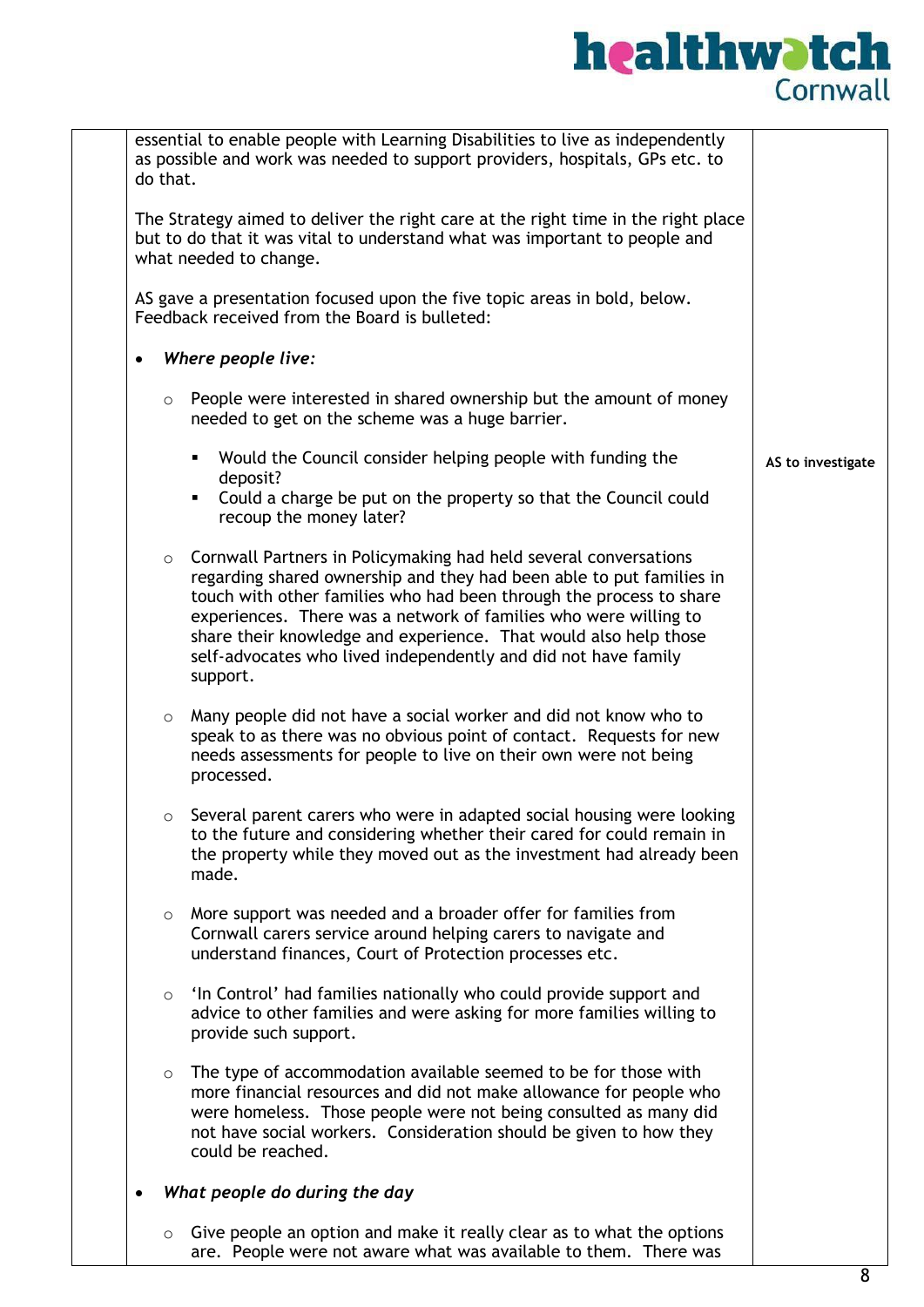

|             | security in staying in familiar situations and people may not feel<br>inclined to ask about something new/different.  |                                                                                                                                                                                                                                                                                                                                                                                                                                                                                                                                                                                                                                                                                                                                                                                                                                                                                                                                                                                                                                                                                                                                                                                                                                                                                                                                                                                                                                                                                                                                                                                                                                                                                                                                                                                                                                                                                                                                                                                                                                                                                                                                                                                                                                                                                                                                                                                                                                                    |
|-------------|-----------------------------------------------------------------------------------------------------------------------|----------------------------------------------------------------------------------------------------------------------------------------------------------------------------------------------------------------------------------------------------------------------------------------------------------------------------------------------------------------------------------------------------------------------------------------------------------------------------------------------------------------------------------------------------------------------------------------------------------------------------------------------------------------------------------------------------------------------------------------------------------------------------------------------------------------------------------------------------------------------------------------------------------------------------------------------------------------------------------------------------------------------------------------------------------------------------------------------------------------------------------------------------------------------------------------------------------------------------------------------------------------------------------------------------------------------------------------------------------------------------------------------------------------------------------------------------------------------------------------------------------------------------------------------------------------------------------------------------------------------------------------------------------------------------------------------------------------------------------------------------------------------------------------------------------------------------------------------------------------------------------------------------------------------------------------------------------------------------------------------------------------------------------------------------------------------------------------------------------------------------------------------------------------------------------------------------------------------------------------------------------------------------------------------------------------------------------------------------------------------------------------------------------------------------------------------------|
|             |                                                                                                                       |                                                                                                                                                                                                                                                                                                                                                                                                                                                                                                                                                                                                                                                                                                                                                                                                                                                                                                                                                                                                                                                                                                                                                                                                                                                                                                                                                                                                                                                                                                                                                                                                                                                                                                                                                                                                                                                                                                                                                                                                                                                                                                                                                                                                                                                                                                                                                                                                                                                    |
|             | What people did during the day went beyond day services. The                                                          |                                                                                                                                                                                                                                                                                                                                                                                                                                                                                                                                                                                                                                                                                                                                                                                                                                                                                                                                                                                                                                                                                                                                                                                                                                                                                                                                                                                                                                                                                                                                                                                                                                                                                                                                                                                                                                                                                                                                                                                                                                                                                                                                                                                                                                                                                                                                                                                                                                                    |
|             |                                                                                                                       |                                                                                                                                                                                                                                                                                                                                                                                                                                                                                                                                                                                                                                                                                                                                                                                                                                                                                                                                                                                                                                                                                                                                                                                                                                                                                                                                                                                                                                                                                                                                                                                                                                                                                                                                                                                                                                                                                                                                                                                                                                                                                                                                                                                                                                                                                                                                                                                                                                                    |
|             |                                                                                                                       |                                                                                                                                                                                                                                                                                                                                                                                                                                                                                                                                                                                                                                                                                                                                                                                                                                                                                                                                                                                                                                                                                                                                                                                                                                                                                                                                                                                                                                                                                                                                                                                                                                                                                                                                                                                                                                                                                                                                                                                                                                                                                                                                                                                                                                                                                                                                                                                                                                                    |
|             |                                                                                                                       |                                                                                                                                                                                                                                                                                                                                                                                                                                                                                                                                                                                                                                                                                                                                                                                                                                                                                                                                                                                                                                                                                                                                                                                                                                                                                                                                                                                                                                                                                                                                                                                                                                                                                                                                                                                                                                                                                                                                                                                                                                                                                                                                                                                                                                                                                                                                                                                                                                                    |
|             |                                                                                                                       |                                                                                                                                                                                                                                                                                                                                                                                                                                                                                                                                                                                                                                                                                                                                                                                                                                                                                                                                                                                                                                                                                                                                                                                                                                                                                                                                                                                                                                                                                                                                                                                                                                                                                                                                                                                                                                                                                                                                                                                                                                                                                                                                                                                                                                                                                                                                                                                                                                                    |
| developed.  |                                                                                                                       |                                                                                                                                                                                                                                                                                                                                                                                                                                                                                                                                                                                                                                                                                                                                                                                                                                                                                                                                                                                                                                                                                                                                                                                                                                                                                                                                                                                                                                                                                                                                                                                                                                                                                                                                                                                                                                                                                                                                                                                                                                                                                                                                                                                                                                                                                                                                                                                                                                                    |
|             |                                                                                                                       |                                                                                                                                                                                                                                                                                                                                                                                                                                                                                                                                                                                                                                                                                                                                                                                                                                                                                                                                                                                                                                                                                                                                                                                                                                                                                                                                                                                                                                                                                                                                                                                                                                                                                                                                                                                                                                                                                                                                                                                                                                                                                                                                                                                                                                                                                                                                                                                                                                                    |
|             |                                                                                                                       |                                                                                                                                                                                                                                                                                                                                                                                                                                                                                                                                                                                                                                                                                                                                                                                                                                                                                                                                                                                                                                                                                                                                                                                                                                                                                                                                                                                                                                                                                                                                                                                                                                                                                                                                                                                                                                                                                                                                                                                                                                                                                                                                                                                                                                                                                                                                                                                                                                                    |
|             |                                                                                                                       |                                                                                                                                                                                                                                                                                                                                                                                                                                                                                                                                                                                                                                                                                                                                                                                                                                                                                                                                                                                                                                                                                                                                                                                                                                                                                                                                                                                                                                                                                                                                                                                                                                                                                                                                                                                                                                                                                                                                                                                                                                                                                                                                                                                                                                                                                                                                                                                                                                                    |
|             |                                                                                                                       |                                                                                                                                                                                                                                                                                                                                                                                                                                                                                                                                                                                                                                                                                                                                                                                                                                                                                                                                                                                                                                                                                                                                                                                                                                                                                                                                                                                                                                                                                                                                                                                                                                                                                                                                                                                                                                                                                                                                                                                                                                                                                                                                                                                                                                                                                                                                                                                                                                                    |
|             |                                                                                                                       |                                                                                                                                                                                                                                                                                                                                                                                                                                                                                                                                                                                                                                                                                                                                                                                                                                                                                                                                                                                                                                                                                                                                                                                                                                                                                                                                                                                                                                                                                                                                                                                                                                                                                                                                                                                                                                                                                                                                                                                                                                                                                                                                                                                                                                                                                                                                                                                                                                                    |
|             |                                                                                                                       |                                                                                                                                                                                                                                                                                                                                                                                                                                                                                                                                                                                                                                                                                                                                                                                                                                                                                                                                                                                                                                                                                                                                                                                                                                                                                                                                                                                                                                                                                                                                                                                                                                                                                                                                                                                                                                                                                                                                                                                                                                                                                                                                                                                                                                                                                                                                                                                                                                                    |
|             |                                                                                                                       |                                                                                                                                                                                                                                                                                                                                                                                                                                                                                                                                                                                                                                                                                                                                                                                                                                                                                                                                                                                                                                                                                                                                                                                                                                                                                                                                                                                                                                                                                                                                                                                                                                                                                                                                                                                                                                                                                                                                                                                                                                                                                                                                                                                                                                                                                                                                                                                                                                                    |
|             |                                                                                                                       |                                                                                                                                                                                                                                                                                                                                                                                                                                                                                                                                                                                                                                                                                                                                                                                                                                                                                                                                                                                                                                                                                                                                                                                                                                                                                                                                                                                                                                                                                                                                                                                                                                                                                                                                                                                                                                                                                                                                                                                                                                                                                                                                                                                                                                                                                                                                                                                                                                                    |
| beneficial. |                                                                                                                       |                                                                                                                                                                                                                                                                                                                                                                                                                                                                                                                                                                                                                                                                                                                                                                                                                                                                                                                                                                                                                                                                                                                                                                                                                                                                                                                                                                                                                                                                                                                                                                                                                                                                                                                                                                                                                                                                                                                                                                                                                                                                                                                                                                                                                                                                                                                                                                                                                                                    |
|             |                                                                                                                       |                                                                                                                                                                                                                                                                                                                                                                                                                                                                                                                                                                                                                                                                                                                                                                                                                                                                                                                                                                                                                                                                                                                                                                                                                                                                                                                                                                                                                                                                                                                                                                                                                                                                                                                                                                                                                                                                                                                                                                                                                                                                                                                                                                                                                                                                                                                                                                                                                                                    |
|             |                                                                                                                       |                                                                                                                                                                                                                                                                                                                                                                                                                                                                                                                                                                                                                                                                                                                                                                                                                                                                                                                                                                                                                                                                                                                                                                                                                                                                                                                                                                                                                                                                                                                                                                                                                                                                                                                                                                                                                                                                                                                                                                                                                                                                                                                                                                                                                                                                                                                                                                                                                                                    |
|             |                                                                                                                       |                                                                                                                                                                                                                                                                                                                                                                                                                                                                                                                                                                                                                                                                                                                                                                                                                                                                                                                                                                                                                                                                                                                                                                                                                                                                                                                                                                                                                                                                                                                                                                                                                                                                                                                                                                                                                                                                                                                                                                                                                                                                                                                                                                                                                                                                                                                                                                                                                                                    |
|             |                                                                                                                       |                                                                                                                                                                                                                                                                                                                                                                                                                                                                                                                                                                                                                                                                                                                                                                                                                                                                                                                                                                                                                                                                                                                                                                                                                                                                                                                                                                                                                                                                                                                                                                                                                                                                                                                                                                                                                                                                                                                                                                                                                                                                                                                                                                                                                                                                                                                                                                                                                                                    |
|             |                                                                                                                       |                                                                                                                                                                                                                                                                                                                                                                                                                                                                                                                                                                                                                                                                                                                                                                                                                                                                                                                                                                                                                                                                                                                                                                                                                                                                                                                                                                                                                                                                                                                                                                                                                                                                                                                                                                                                                                                                                                                                                                                                                                                                                                                                                                                                                                                                                                                                                                                                                                                    |
|             |                                                                                                                       |                                                                                                                                                                                                                                                                                                                                                                                                                                                                                                                                                                                                                                                                                                                                                                                                                                                                                                                                                                                                                                                                                                                                                                                                                                                                                                                                                                                                                                                                                                                                                                                                                                                                                                                                                                                                                                                                                                                                                                                                                                                                                                                                                                                                                                                                                                                                                                                                                                                    |
|             |                                                                                                                       |                                                                                                                                                                                                                                                                                                                                                                                                                                                                                                                                                                                                                                                                                                                                                                                                                                                                                                                                                                                                                                                                                                                                                                                                                                                                                                                                                                                                                                                                                                                                                                                                                                                                                                                                                                                                                                                                                                                                                                                                                                                                                                                                                                                                                                                                                                                                                                                                                                                    |
|             |                                                                                                                       |                                                                                                                                                                                                                                                                                                                                                                                                                                                                                                                                                                                                                                                                                                                                                                                                                                                                                                                                                                                                                                                                                                                                                                                                                                                                                                                                                                                                                                                                                                                                                                                                                                                                                                                                                                                                                                                                                                                                                                                                                                                                                                                                                                                                                                                                                                                                                                                                                                                    |
|             |                                                                                                                       |                                                                                                                                                                                                                                                                                                                                                                                                                                                                                                                                                                                                                                                                                                                                                                                                                                                                                                                                                                                                                                                                                                                                                                                                                                                                                                                                                                                                                                                                                                                                                                                                                                                                                                                                                                                                                                                                                                                                                                                                                                                                                                                                                                                                                                                                                                                                                                                                                                                    |
|             |                                                                                                                       |                                                                                                                                                                                                                                                                                                                                                                                                                                                                                                                                                                                                                                                                                                                                                                                                                                                                                                                                                                                                                                                                                                                                                                                                                                                                                                                                                                                                                                                                                                                                                                                                                                                                                                                                                                                                                                                                                                                                                                                                                                                                                                                                                                                                                                                                                                                                                                                                                                                    |
|             |                                                                                                                       |                                                                                                                                                                                                                                                                                                                                                                                                                                                                                                                                                                                                                                                                                                                                                                                                                                                                                                                                                                                                                                                                                                                                                                                                                                                                                                                                                                                                                                                                                                                                                                                                                                                                                                                                                                                                                                                                                                                                                                                                                                                                                                                                                                                                                                                                                                                                                                                                                                                    |
|             |                                                                                                                       |                                                                                                                                                                                                                                                                                                                                                                                                                                                                                                                                                                                                                                                                                                                                                                                                                                                                                                                                                                                                                                                                                                                                                                                                                                                                                                                                                                                                                                                                                                                                                                                                                                                                                                                                                                                                                                                                                                                                                                                                                                                                                                                                                                                                                                                                                                                                                                                                                                                    |
|             |                                                                                                                       |                                                                                                                                                                                                                                                                                                                                                                                                                                                                                                                                                                                                                                                                                                                                                                                                                                                                                                                                                                                                                                                                                                                                                                                                                                                                                                                                                                                                                                                                                                                                                                                                                                                                                                                                                                                                                                                                                                                                                                                                                                                                                                                                                                                                                                                                                                                                                                                                                                                    |
|             |                                                                                                                       |                                                                                                                                                                                                                                                                                                                                                                                                                                                                                                                                                                                                                                                                                                                                                                                                                                                                                                                                                                                                                                                                                                                                                                                                                                                                                                                                                                                                                                                                                                                                                                                                                                                                                                                                                                                                                                                                                                                                                                                                                                                                                                                                                                                                                                                                                                                                                                                                                                                    |
|             |                                                                                                                       |                                                                                                                                                                                                                                                                                                                                                                                                                                                                                                                                                                                                                                                                                                                                                                                                                                                                                                                                                                                                                                                                                                                                                                                                                                                                                                                                                                                                                                                                                                                                                                                                                                                                                                                                                                                                                                                                                                                                                                                                                                                                                                                                                                                                                                                                                                                                                                                                                                                    |
|             |                                                                                                                       |                                                                                                                                                                                                                                                                                                                                                                                                                                                                                                                                                                                                                                                                                                                                                                                                                                                                                                                                                                                                                                                                                                                                                                                                                                                                                                                                                                                                                                                                                                                                                                                                                                                                                                                                                                                                                                                                                                                                                                                                                                                                                                                                                                                                                                                                                                                                                                                                                                                    |
| recognised. |                                                                                                                       |                                                                                                                                                                                                                                                                                                                                                                                                                                                                                                                                                                                                                                                                                                                                                                                                                                                                                                                                                                                                                                                                                                                                                                                                                                                                                                                                                                                                                                                                                                                                                                                                                                                                                                                                                                                                                                                                                                                                                                                                                                                                                                                                                                                                                                                                                                                                                                                                                                                    |
|             |                                                                                                                       |                                                                                                                                                                                                                                                                                                                                                                                                                                                                                                                                                                                                                                                                                                                                                                                                                                                                                                                                                                                                                                                                                                                                                                                                                                                                                                                                                                                                                                                                                                                                                                                                                                                                                                                                                                                                                                                                                                                                                                                                                                                                                                                                                                                                                                                                                                                                                                                                                                                    |
|             |                                                                                                                       |                                                                                                                                                                                                                                                                                                                                                                                                                                                                                                                                                                                                                                                                                                                                                                                                                                                                                                                                                                                                                                                                                                                                                                                                                                                                                                                                                                                                                                                                                                                                                                                                                                                                                                                                                                                                                                                                                                                                                                                                                                                                                                                                                                                                                                                                                                                                                                                                                                                    |
|             | $\circ$<br>$\circ$<br>$\circ$<br>$\circ$<br>$\circ$<br>$\circ$<br>$\circ$<br>$\circ$<br>$\circ$<br>$\circ$<br>$\circ$ | Women's Centre could be commissioned to provide different services<br>and work with other organisations to provide something that could<br>become part of the community. The DIVAS were excelling in their role<br>and making a positive impact. DH queried whether funding means<br>could be looked at further to enable more creative solutions to be<br>Everybody with a learning disability was different and many people<br>would aspire to do something different, if it was available.<br>Day services remained very important to meet the needs of those<br>individuals that used and benefited from them.<br>AS assured the meeting that the exercise was not about removing day<br>services, it was about offering a wide range of options to provide the<br>best solutions for different individuals<br><b>Preparing for Adulthood (transitions)</b><br>More person-centred planning to help young people and their families<br>could contribute to what they wanted to do in the future would be<br>Many parents found the transition process extremely daunting and<br>understanding when they needed to start planning was not clear.<br>Transition Link Workers were definitely needed. However, transition<br>did not just involve the 17-18 age group. The next stage of transition<br>was often harder for many families, when young people left full time<br>education, which could be as late as 24.<br>Peer support for families and getting involved with schools and the<br>EHCP stage was vital. There was an opportunity to work with the<br>Preparing for Adulthood Board to take that forward.<br><b>Staying Healthy and Well</b><br>More could be done to understand how services worked together to<br>ensure a collaborative approach to support good health for people with<br>a learning disability. It was not just the responsibility of social care or<br>health, it required a wholistic view.<br>Increased choice and control<br>Very few people had social workers or a single point of contact. To<br>have somebody that visited a day service and was accessible and easy<br>to talk could help to drive real change.<br>Family carer involvement needs to be embraced and continue to be<br>The Family Charter was signed up to by Council, NHS and RCHT. It was<br>discussed whether that work needed to continue and be extended to<br>include social care providers - care homes and supported living. |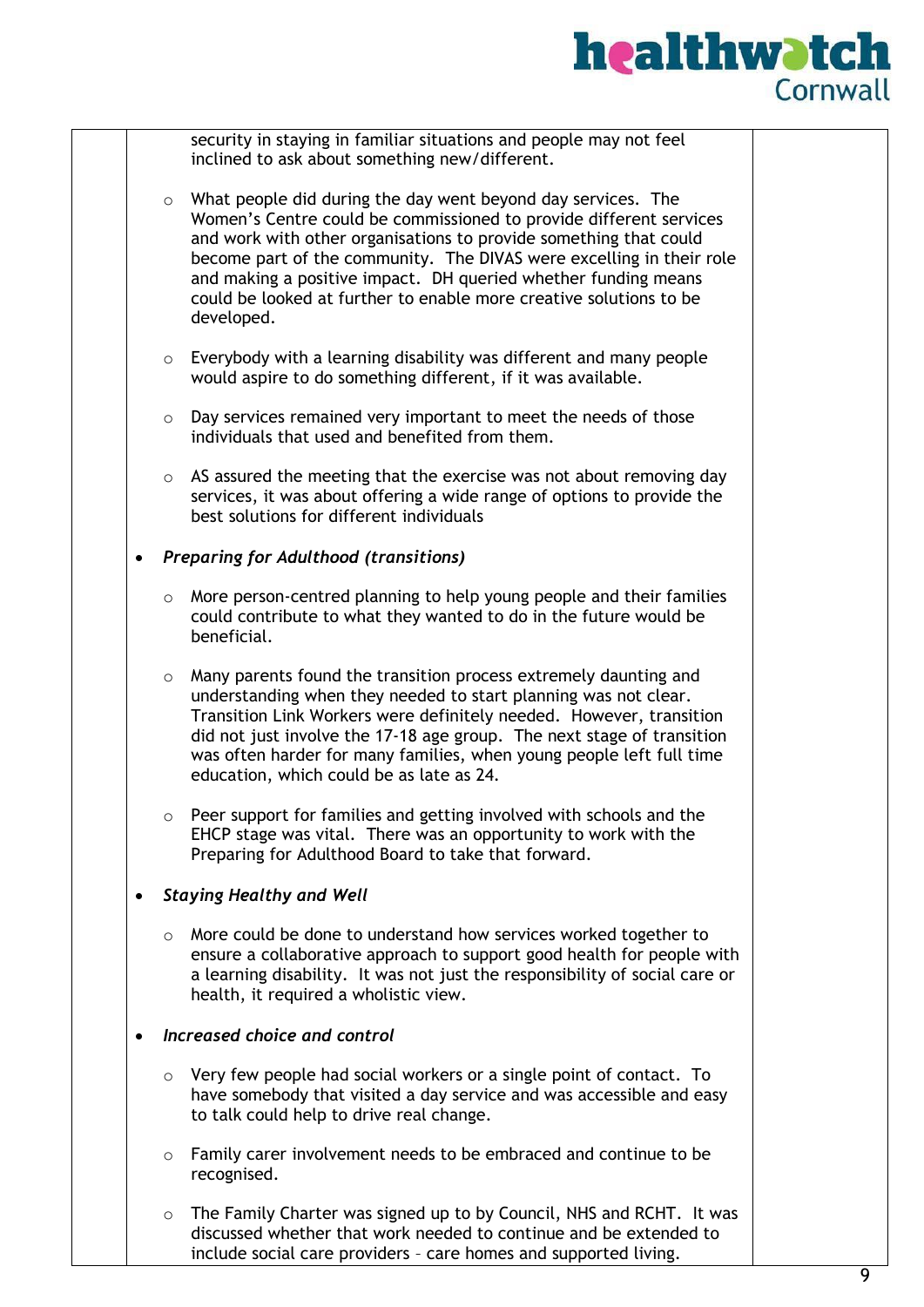|    |         | Resource was available from NHSE to continue that work.                                                                                                                                                                                    |                                                                                              |
|----|---------|--------------------------------------------------------------------------------------------------------------------------------------------------------------------------------------------------------------------------------------------|----------------------------------------------------------------------------------------------|
|    |         | <b>Staying safe</b>                                                                                                                                                                                                                        |                                                                                              |
|    | $\circ$ | People were more at risk of sexual violence and exploitation within the<br>home and the Women's Centre were undertaking work on hate crime, a<br>significant area of pain that could lead to suicide and self-harm.                        |                                                                                              |
|    | $\circ$ | CPF ran 'Speak Up groups' on keeping safe and they could offer<br>Keeping Safe forums, but that would require additional funding. A<br>neighbourhood police officer could attend the meetings which would<br>help with engagement.         |                                                                                              |
|    |         | o Most of the funding was currently committed to residential care but<br>some of the outputs of this meeting would help direct where the money<br>could be better spent.                                                                   |                                                                                              |
|    | $\circ$ | The Inequalities Team were hoping to change the way they deliver<br>services to be more locality based and to offer a more continuous<br>service that would include healthy weight, Fresh and a staying safe<br>course on a regular basis. |                                                                                              |
|    |         | $\circ$ Autism specific support services were non-existent and when GPs did<br>not understand it was extremely difficult to get needs met.                                                                                                 |                                                                                              |
|    | $\circ$ | With the right trauma informed approaches people could have much<br>happier and safer lives. It required a collaborative approach to ensure<br>that those who needed support had their needs met at the right time.                        |                                                                                              |
|    | $\circ$ | There was a Trauma Inform Network focusing on domestic abuse and<br>sexual violence, led by a member of the CFT Psychology team.                                                                                                           |                                                                                              |
|    |         | <b>Next steps</b>                                                                                                                                                                                                                          |                                                                                              |
|    | $\circ$ | Suggested to give this presentation to a group of self-advocates and get<br>their feedback. Unfortunately, a lot of self-advocates did not have<br>access to the internet.                                                                 | FH to ask<br>whether CPF self-<br>advocates would<br>meet face to face<br>and liaise with AS |
|    | $\circ$ | AS would be happy to attend various smaller group sessions to discuss<br>the Strategy.                                                                                                                                                     |                                                                                              |
|    | $\circ$ | Consideration should be given to how to reach the homeless. Look at<br>contacting 'We are with you'. DIVAS would also be happy to arrange a<br>meeting.                                                                                    | AS to liaise with<br><b>DH</b>                                                               |
|    | $\circ$ | AS would be presenting to the Autism Partnership Board on 5 October                                                                                                                                                                        |                                                                                              |
|    | $\circ$ | If anybody had any thoughts following the meeting they could email AS<br>on ann.smith@cornwall.gov.uk.                                                                                                                                     |                                                                                              |
| 6. |         | <b>Any Other Business</b>                                                                                                                                                                                                                  |                                                                                              |
|    |         | SW stated that there was a significant lack of paid home carers and with the<br>requirement for them to now have Covid vaccinations she was concerned<br>about the potential for further impact. Some people had not had a shower for      |                                                                                              |